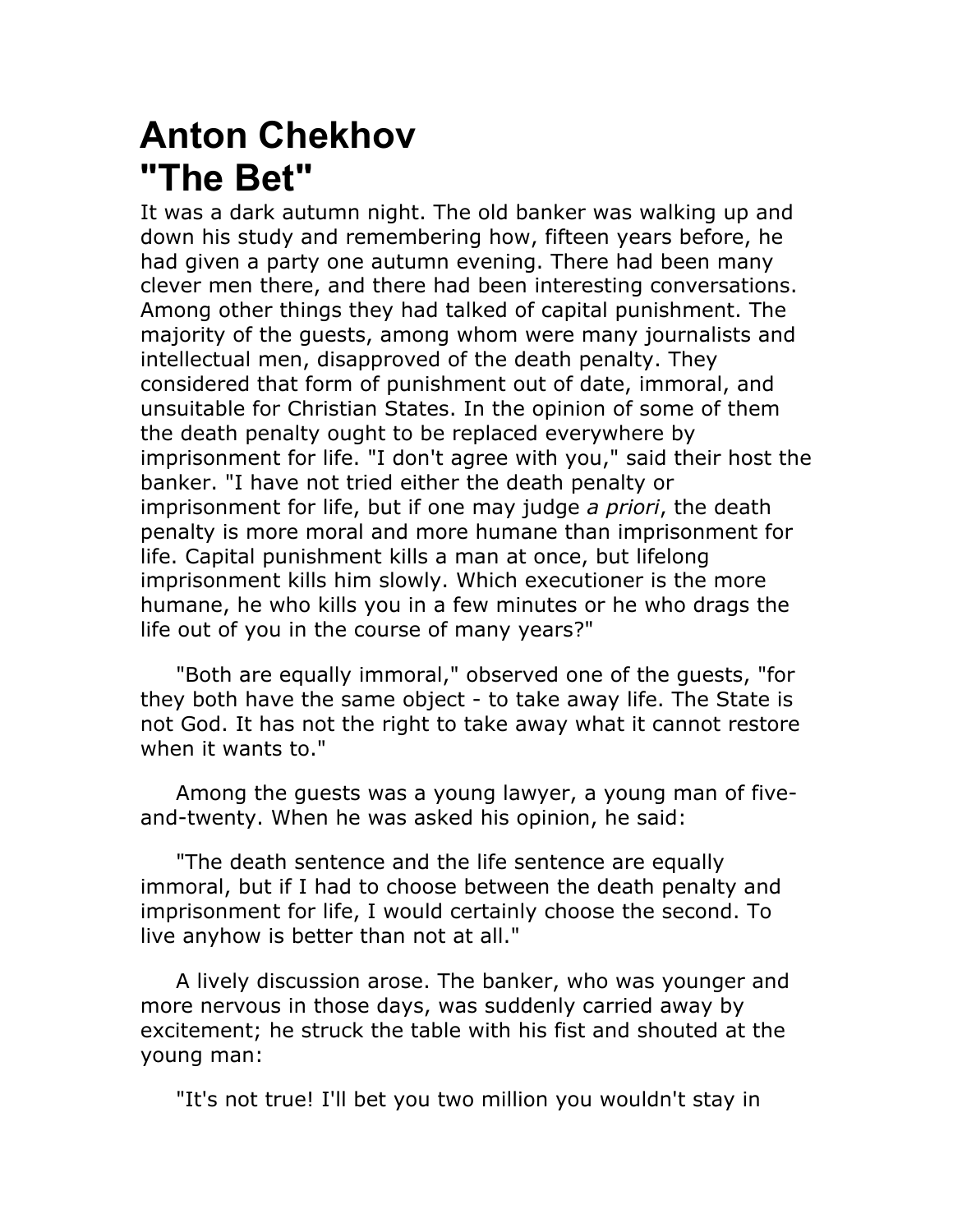solitary confinement for five years."

"If you mean that in earnest," said the young man, "I'll take the bet, but I would stay not five but fifteen years."

"Fifteen? Done!" cried the banker. "Gentlemen, I stake two million!"

"Agreed! You stake your millions and I stake my freedom!" said the young man.

And this wild, senseless bet was carried out! The banker, spoilt and frivolous, with millions beyond his reckoning, was delighted at the bet. At supper he made fun of the young man, and said:

"Think better of it, young man, while there is still time. To me two million is a trifle, but you are losing three or four of the best years of your life. I say three or four, because you won't stay longer. Don't forget either, you unhappy man, that voluntary confinement is a great deal harder to bear than compulsory. The thought that you have the right to step out in liberty at any moment will poison your whole existence in prison. I am sorry for you."

And now the banker, walking to and fro, remembered all this, and asked himself: "What was the object of that bet? What is the good of that man's losing fifteen years of his life and my throwing away two million? Can it prove that the death penalty is better or worse than imprisonment for life? No, no. It was all nonsensical and meaningless. On my part it was the caprice of a pampered man, and on his part simple greed for money ..."

Then he remembered what followed that evening. It was decided that the young man should spend the years of his captivity under the strictest supervision in one of the lodges in the banker's garden. It was agreed that for fifteen years he should not be free to cross the threshold of the lodge, to see human beings, to hear the human voice, or to receive letters and newspapers. He was allowed to have a musical instrument and books, and was allowed to write letters, to drink wine, and to smoke. By the terms of the agreement, the only relations he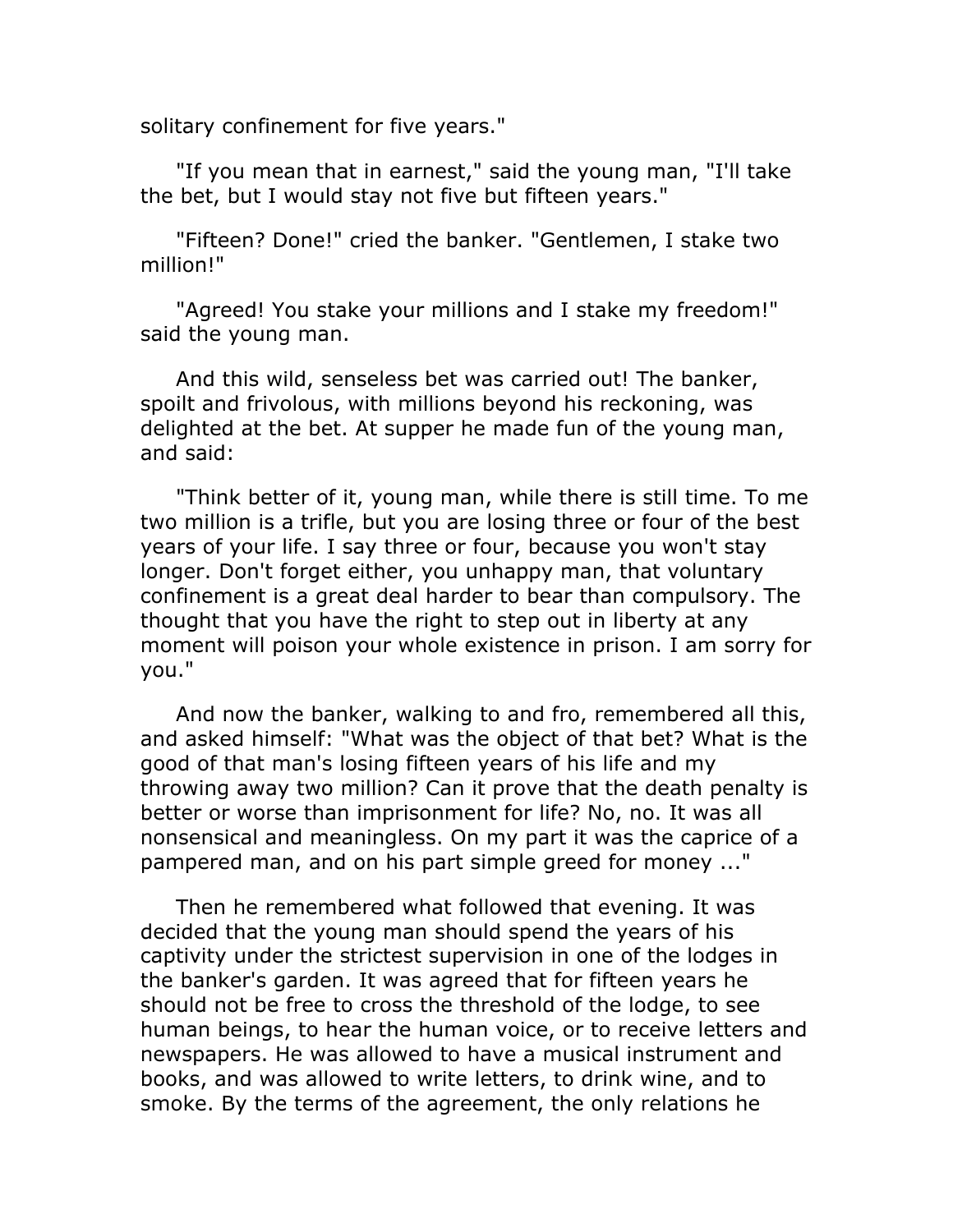could have with the outer world were by a little window made purposely for that object. He might have anything he wanted books, music, wine, and so on - in any quantity he desired by writing an order, but could only receive them through the window. The agreement provided for every detail and every trifle that would make his imprisonment strictly solitary, and bound the young man to stay there *exactly* fifteen years, beginning from twelve o'clock of November 14, 1870, and ending at twelve o'clock of November 14, 1885. The slightest attempt on his part to break the conditions, if only two minutes before the end, released the banker from the obligation to pay him the two million.

For the first year of his confinement, as far as one could judge from his brief notes, the prisoner suffered severely from loneliness and depression. The sounds of the piano could be heard continually day and night from his lodge. He refused wine and tobacco. Wine, he wrote, excites the desires, and desires are the worst foes of the prisoner; and besides, nothing could be more dreary than drinking good wine and seeing no one. And tobacco spoilt the air of his room. In the first year the books he sent for were principally of a light character; novels with a complicated love plot, sensational and fantastic stories, and so on.

In the second year the piano was silent in the lodge, and the prisoner asked only for the classics. In the fifth year music was audible again, and the prisoner asked for wine. Those who watched him through the window said that all that year he spent doing nothing but eating and drinking and lying on his bed, frequently yawning and angrily talking to himself. He did not read books. Sometimes at night he would sit down to write; he would spend hours writing, and in the morning tear up all that he had written. More than once he could be heard crying.

In the second half of the sixth year the prisoner began zealously studying languages, philosophy, and history. He threw himself eagerly into these studies - so much so that the banker had enough to do to get him the books he ordered. In the course of four years some six hundred volumes were procured at his request. It was during this period that the banker received the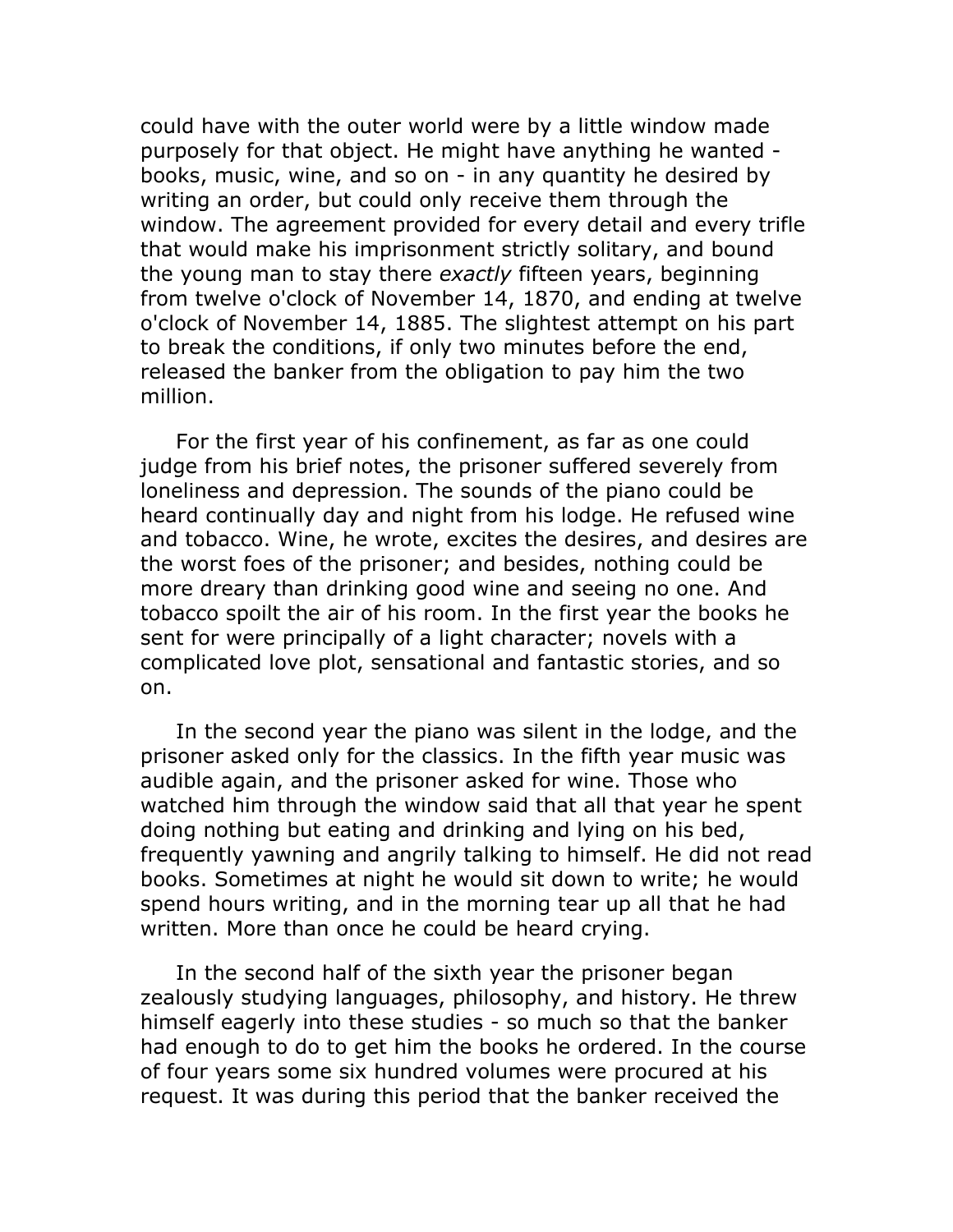following letter from his prisoner:

"My dear Jailer, I write you these lines in six languages. Show them to people who know the languages. Let them read them. If they find not one mistake I implore you to fire a shot in the garden. That shot will show me that my efforts have not been thrown away. The geniuses of all ages and of all lands speak different languages, but the same flame burns in them all. Oh, if you only knew what unearthly happiness my soul feels now from being able to understand them!" The prisoner's desire was fulfilled. The banker ordered two shots to be fired in the garden.

Then after the tenth year, the prisoner sat immovably at the table and read nothing but the Gospel. It seemed strange to the banker that a man who in four years had mastered six hundred learned volumes should waste nearly a year over one thin book easy of comprehension. Theology and histories of religion followed the Gospels.

In the last two years of his confinement the prisoner read an immense quantity of books quite indiscriminately. At one time he was busy with the natural sciences, then he would ask for Byron or Shakespeare. There were notes in which he demanded at the same time books on chemistry, and a manual of medicine, and a novel, and some treatise on philosophy or theology. His reading suggested a man swimming in the sea among the wreckage of his ship, and trying to save his life by greedily clutching first at one spar and then at another.

The old banker remembered all this, and thought:

"To-morrow at twelve o'clock he will regain his freedom. By our agreement I ought to pay him two million. If I do pay him, it is all over with me: I shall be utterly ruined."

Fifteen years before, his millions had been beyond his reckoning; now he was afraid to ask himself which were greater, his debts or his assets. Desperate gambling on the Stock Exchange, wild speculation and the excitability whic h he could not get over even in advancing years, had by degrees led to the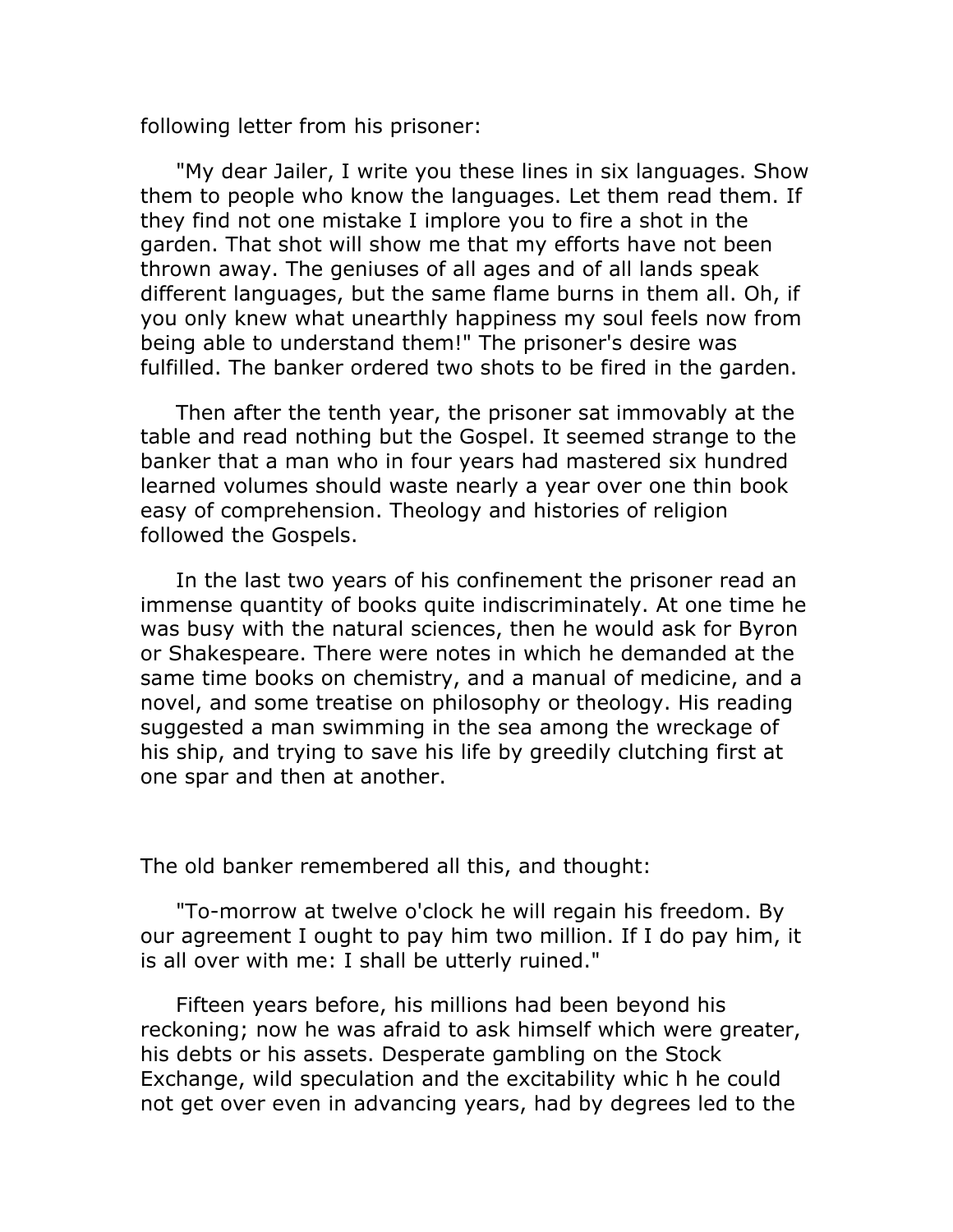decline of his fortune and the proud, fearless, self-confident millionaire had become a banker of middling rank, trembling at every rise and fall in his investments. "Cursed bet!" muttered the old man, clutching his head in despair "Why didn't the man die? He is only forty now. He will take my last penny from me, he will marry, will enjoy life, will gamble on the Exchange; while I shall look at him with envy like a beggar, and hear from him every day the same sentence: 'I am indebted to you for the happiness of my life, let me help you!' No, it is too much! The one means of being saved from bankruptcy and disgrace is the death of that man!"

It struck three o'clock, the banker listened; everyone was asleep in the house and nothing could be heard outside but the rustling of the chilled trees. Trying to make no noise, he took from a fireproof safe the key of the door which had not been opened for fifteen years, put on his overcoat, and went out of the house.

It was dark and cold in the garden. Rain was falling. A damp cutting wind was racing about the garden, howling and giving the trees no rest. The banker strained his eyes, but could see neither the earth nor the white statues, nor the lodge, nor the trees. Going to the spot where the lodge stood, he twice called the watchman. No answer followed. Evidently the watchman had sought shelter from the weather, and was now asleep somewhere either in the kitchen or in the greenhouse.

"If I had the pluck to carry out my intention," thought the old man, "Suspicion would fall first upon the watchman."

He felt in the darkness for the steps and the door, and went into the entry of the lodge. Then he groped his way into a little passage and lighted a match. There was not a soul there. There was a bedstead with no bedding on it, and in the corner there was a dark cast-iron stove. The seals on the door leading to the prisoner's rooms were intact.

When the match went out the old man, trembling with emotion, peeped through the little window. A candle was burning dimly in the prisoner's room. He was sitting at the table. Nothing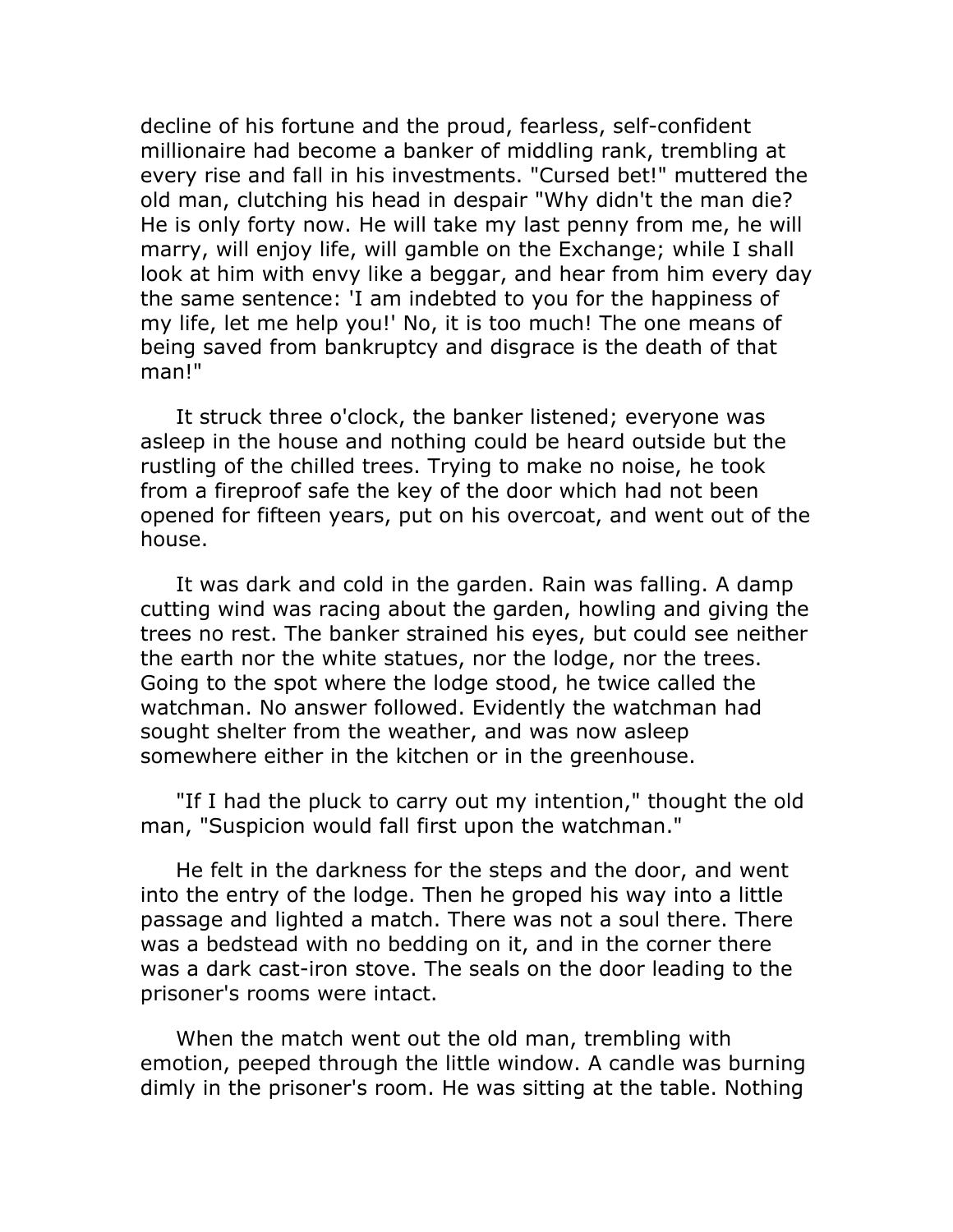could be seen but his back, the hair on his head, and his hands. Open books were lying on the table, on the two easy-chairs, and on the carpet near the table.

Five minutes passed and the prisoner did not once stir. Fifteen years' imprisonment had taught him to sit still. The banker tapped at the window with his finger, and the prisoner made no movement whatever in response. Then the banker cautiously broke the seals off the door and put the key in the keyhole. The rusty lock gave a grating sound and the door creaked. The banker expected to hear at once footsteps and a cry of astonishment, but three minutes passed and it was as quiet as ever in the room. He made up his mind to go in.

At the table a man unlike ordinary people was sitting motionless. He was a skeleton with the skin drawn tight over his bones, with long curls like a woman's and a shaggy beard. His face was yellow with an earthy tint in it, his cheeks were hollow, his back long and narrow, and the hand on which his shaggy head was propped was so thin and delicate that it was dreadful to look at it. His hair was already streaked with silver, and seeing his emaciated, aged-looking face, no one would have believed that he was only forty. He was asleep ... In front of his bowed head there lay on the table a sheet of paper on which there was something written in fine handwriting.

"Poor creature!" thought the banker, "he is asleep and most likely dreaming of the millions. And I have only to take this halfdead man, throw him on the bed, stifle him a little with the pillow, and the most conscientious expert would find no sign of a violent death. But let us first read what he has written here ... "

The banker took the page from the table and read as follows:

"To-morrow at twelve o'clock I regain my freedom and the right to associate with other men, but before I leave this room and see the sunshine, I think it necessary to say a few words to you. With a clear conscience I tell you, as before God, who beholds me, that I despise freedom and life and health, and all that in your books is called the good things of the world.

"For fifteen years I have been intently studying earthly life. It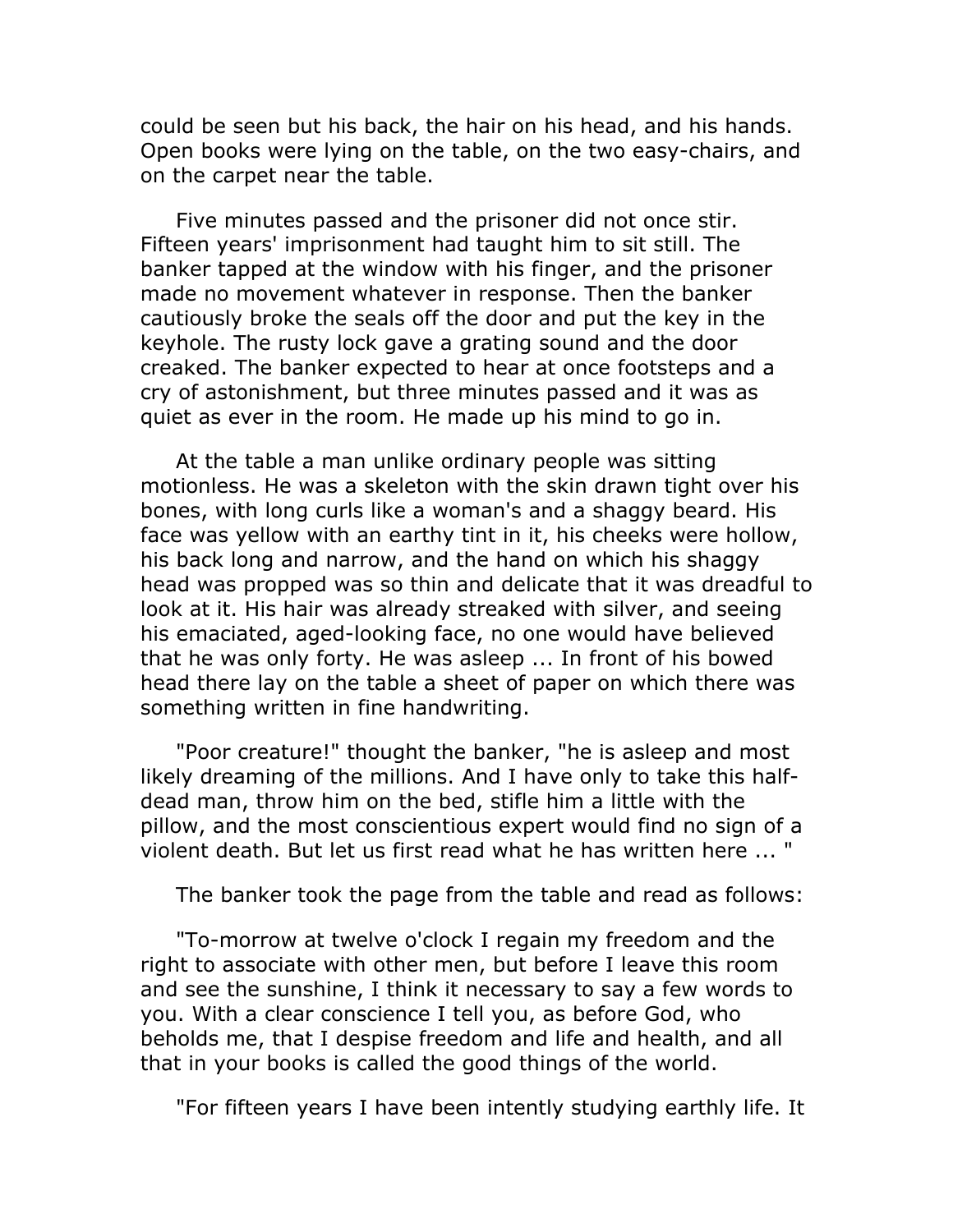is true I have not seen the earth nor men, but in your books I have drunk fragrant wine, I have sung songs, I have hunted stags and wild boars in the forests, have loved women ... Beauties as ethereal as clouds, created by the magic of your poets and geniuses, have visited me at night, and have whispered in my ears wonderful tales that have set my brain in a whirl. In your books I have climbed to the peaks of Elburz and Mont Blanc, and from there I have seen the sun rise and have watched it at evening flood the sky, the ocean, and the mountain-tops with gold and crimson. I have watched from there the lightning flashing over my head and cleaving the stormclouds. I have seen green forests, fields, rivers, lakes, towns. I have heard the singing of the sirens, and the strains of the shepherds' pipes; I have touched the wings of comely devils who flew down to converse with me of God ... In your books I have flung myself into the bottomless pit, performed miracles, slain, burned towns, preached new religions, conquered whole kingdoms ...

"Your books have given me wisdom. All that the unresting thought of man has created in the ages is compressed into a small compass in my brain. I know that I am wiser than all of you.

"And I despise your books, I despise wisdom and the blessings of this world. It is all worthless, fleeting, illusory, and deceptive, like a mirage. You may be proud, wise, and fine, but death will wipe you off the face of the earth as though you were no more than mice burrowing under the floor, and your posterity, your history, your immortal geniuses will burn or freeze together with the earthly globe.

"You have lost your reason and taken the wrong path. You have taken lies for truth, and hideousness for beauty. You would marvel if, owing to strange events of some sorts, frogs and lizards suddenly grew on apple and orange trees instead of fruit, or if roses began to smell like a sweating horse; so I marvel at you who exchange heaven for earth. I don't want to understand you.

"To prove to you in action how I despise all that you live by, I